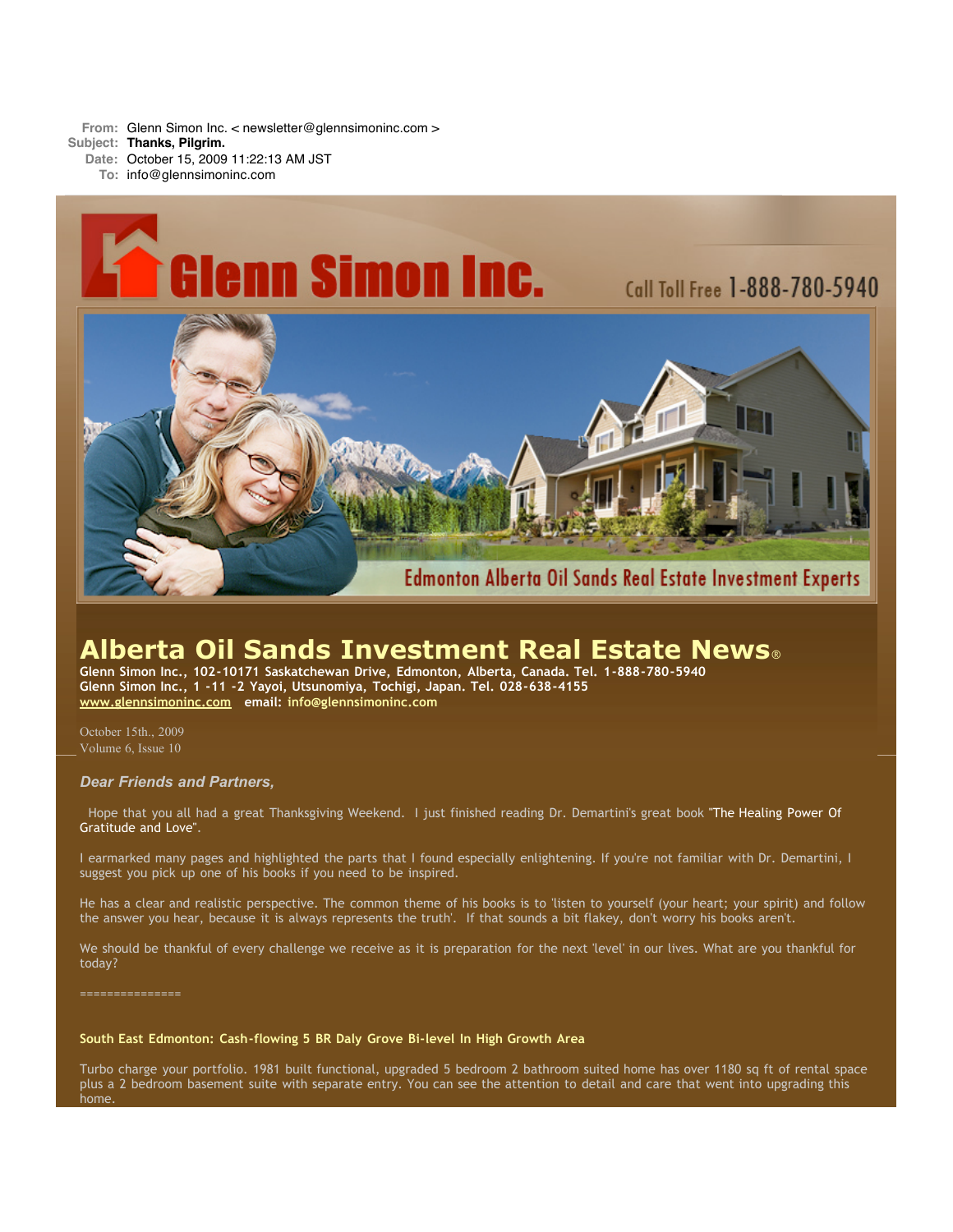Comes complete with a great mortgage structure in place, you only need to qualify. This a totally turn-key property for you. Convenient area with nearby access to the new South Ring Road and walking distance to transit. Excellent neighborhood and HUGE upside potential due to the great purchase price, strong economic fundamentals and the fantastic location of this mature, desirable SE area of Edmonton.

# Produces \$301 positive cash flow per month using at current interest rate. Total [investment](http://www.glennsimoninc.com/featured_detail.php?id=67) less than 28% of **purchase price.**

Poised for massive growth. This home rents for top dollar and has everything arranged, including financing structure and incredible tenants. Your investment includes: financial analysis, professional inspection, insurance, financing set-up, legal fees, basic accounting, reserve fund, CMA, bi-annual statements, strategic market planning to ensure successful entry and exit, plus much more!

Purchase price: \$318.8K Total Investment: \$88.3K Your Estimated 5 Year Profit \$51K. Your pre-tax Total ROI is 58% or 12% per year. + \$301 Cash Flow in Your Pocket Every Month

"Get into action and realize secure, long-term profits"

Already producing a great RETURN. Visit [HERE](http://www.glennsimoninc.com/featured_detail.php?id=67) for the full FEATURE sheet and call 1-888-780-5940 to get started.

-Please remember: All investments carry RISK. Be sure to seek your own independent legal advice-

#### ===============

# **Encana To Launch New Oil Sands Project Greener Process**

By Carrie Tait, Financial Post, with files from Reuters Published: Friday, October 02, 2009

A year after dreary news blanked the oil sands thanks to a rapid-fire procession of project delays, EnCana Corp. yesterday said it plans to kick off the process to launch a new multi-billion project with a technological twist. Read More [Here.](http://www.financialpost.com/news-sectors/story.html?id=2057013)

===============

## **The Case For Optimism: Some Perspective on Oil Sands**

By Tom Huffaker, San Francisco Chronicle, October 9, 2009

As a displaced Northern Californian, one that's proud of our state's long leadership on matters of environment and science, I can't help but wonder at the lack of factual context and analysis in Mark Morford's piece on oil sands. Grab This [Story.](http://www.sfgate.com/cgi-bin/article.cgi?f=/g/a/2009/10/09/oilsands.DTL)

===============

===============

#### **Stelmach Says Province Will Not Raise Taxes**

Carol Christian, Fort McMurray Today, October 2, 2009

Though the province is tapping into its rainy day funds to survive and recover from the recession, Premier Ed Stelmach is adamant there will be no tax increases — and a provincial sales tax will not be introduced. Stelmach made that assertion yesterday during an extensive interview with the Fort McMurray Today editorial board. Follow [Article.](http://www.fortmcmurraytoday.com/ArticleDisplay.aspx?e=1825747)

As we enter into the final stretch of 2009 think about your three most important intentions of this year. If you haven't yet realized them, ask yourself 'why'. If your goals are still worthy, do whatever it takes to achieve them.

Move forward with intention. Be grateful for the challenges you have today as they can shape the structure of what you become tomorrow.

"If you concentrate on finding what is good in every situation, you will discover that your life will suddenly be filled with *gratitude, a feeling that nurtures the soul." -Rabbi Harold Kushner*